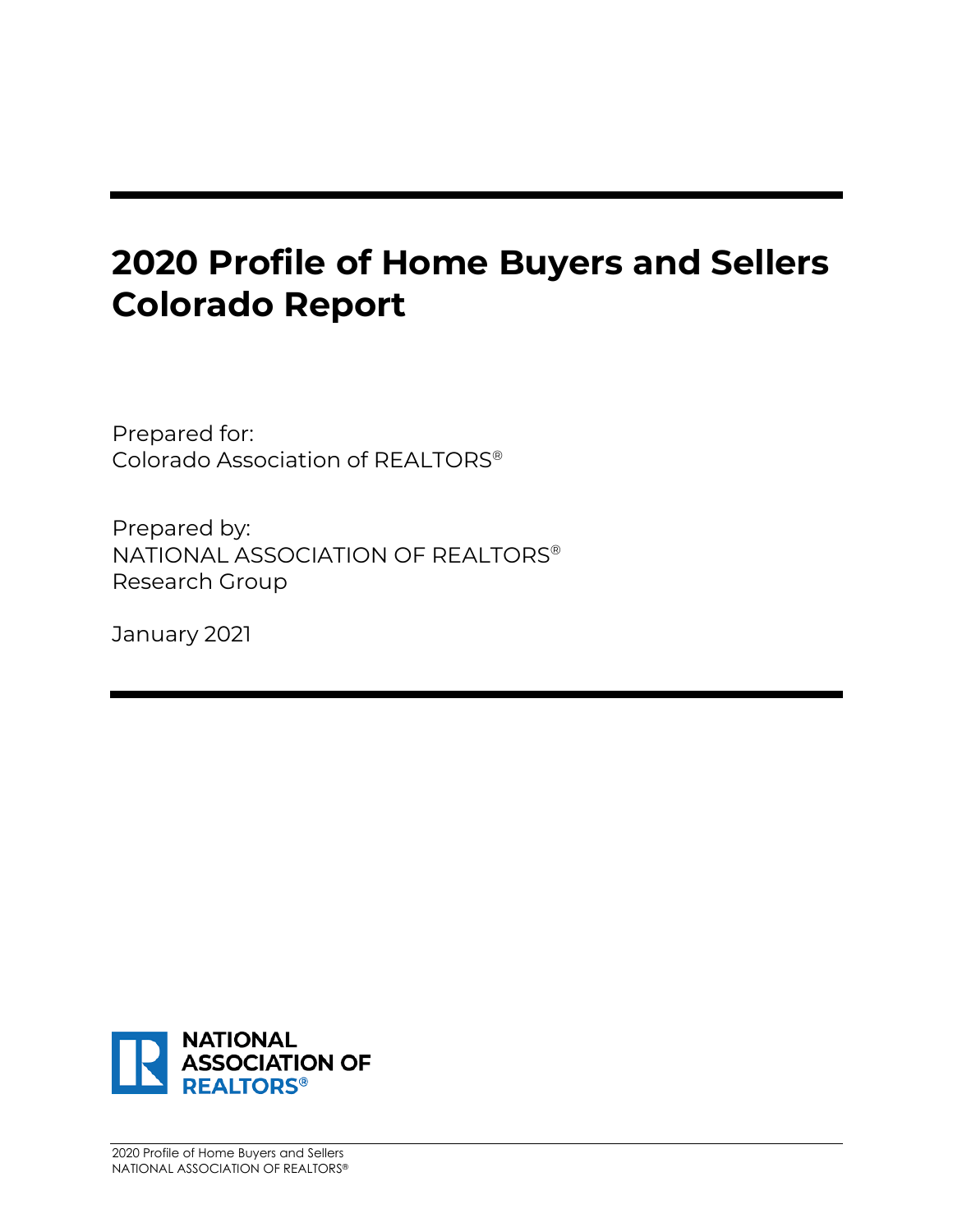### **Table of Contents**

| Report<br>Prepared<br>by: | Jessica Lautz | Brandi<br>Snowden | Matt<br>Christopherson | Sidnee Holmes |
|---------------------------|---------------|-------------------|------------------------|---------------|
|                           | 202-383-1155  | 202-383-1048      | 202-383-1022           | 202-383-1017  |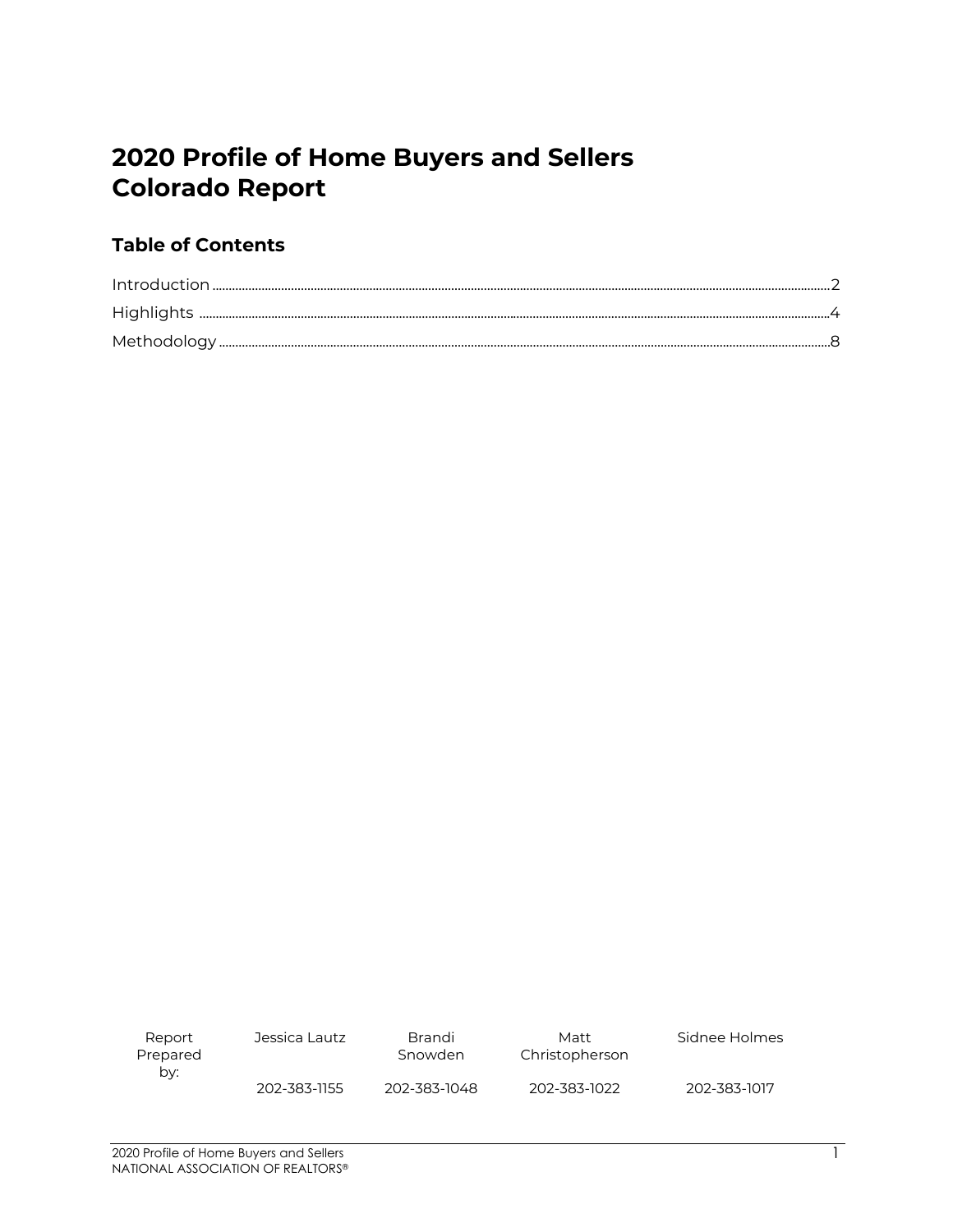#### **Introduction**

The NATIONAL ASSOCIATION OF REALTORS® Profile of Home Buyers and Sellers is an annual survey of recent home buyers and sellers who purchased in the last year, from July 2019 to June 2020. This report allows industry professionals to gain insight into detailed buying and selling behavior. While every year is a unique time capsule where buyers and sellers purchase amid a changing economic environment, 2020 is especially distinctive as COVID-19 impacted Americans' lives starting in March 2020.

Buying a primary residence for home buyers is a financial decision, but also an emotional decision that involves many lifestyle factors. For most home buyers, the purchase of a primary residence is one of the largest financial transactions they will make. Buyers purchase a home not only for the desire to own a home of their own, but also because of changes in jobs, family situations, and the need for a smaller or larger living area. The information provided supplies understanding, from the consumer level, of the trends that are transpiring. This survey covers information on demographics, housing characteristics, and the experience of consumers in the housing market. Buyers and sellers also provide valuable information on the role that real estate professionals play in home sales transactions.

The Profile of Home Buyers and Sellers report has been the leading industry source of trusted insight into consumer behavior for nearly four decades. It has grown and evolved to keep up with changing home buying trends and the need for more information. NAR first administered the survey in 1981 with just 59 questions. In 2020, the survey contained 131 questions. Although the report has evolved, data has been collected for more than three decades describing the demographic characteristics of home buyers and sellers, buyers and sellers' experience in the home transaction process, as well as market characteristics including the use of real estate agents. One measure of how the market has changed is the manner in which the data is collected. In 1981, only a paper copy of the survey was offered. Today, recent home buyers can take the survey via paper or online, and in English or Spanish. Because of its long history and timely information available each year, the report is valued by REALTORS®, market analysts, and policymakers.

Data is collected from a nationally representative sample of recent home buyers who purchased a primary residence in the 12-month period between July and June. Data is also representative of the geographic distribution of home sales. Consumer names are obtained from Experian, a firm that maintains an extensive database of recent home buyers derived from county records.

Given the unique data collection time period, this report continues to include eight chapters on buying and selling activity, but also includes two additional chapters. Chapter 9 separates buyers who closed on their transaction before April 2020 and those who closed on their transaction after April 2020. While buyers who may have established they intend to purchase before COVID-19, their search process and closing process may differ. Not every chart is reported in Chapter 9, only those which show unique differences in buyers and buyer behavior. Buyers who purchased during the onset of COVID-19 were more likely to have higher household incomes, purchase at a higher price point, and more likely to purchase a multi-generational home. Similarly, Chapter 10 focuses on the unique differences in sellers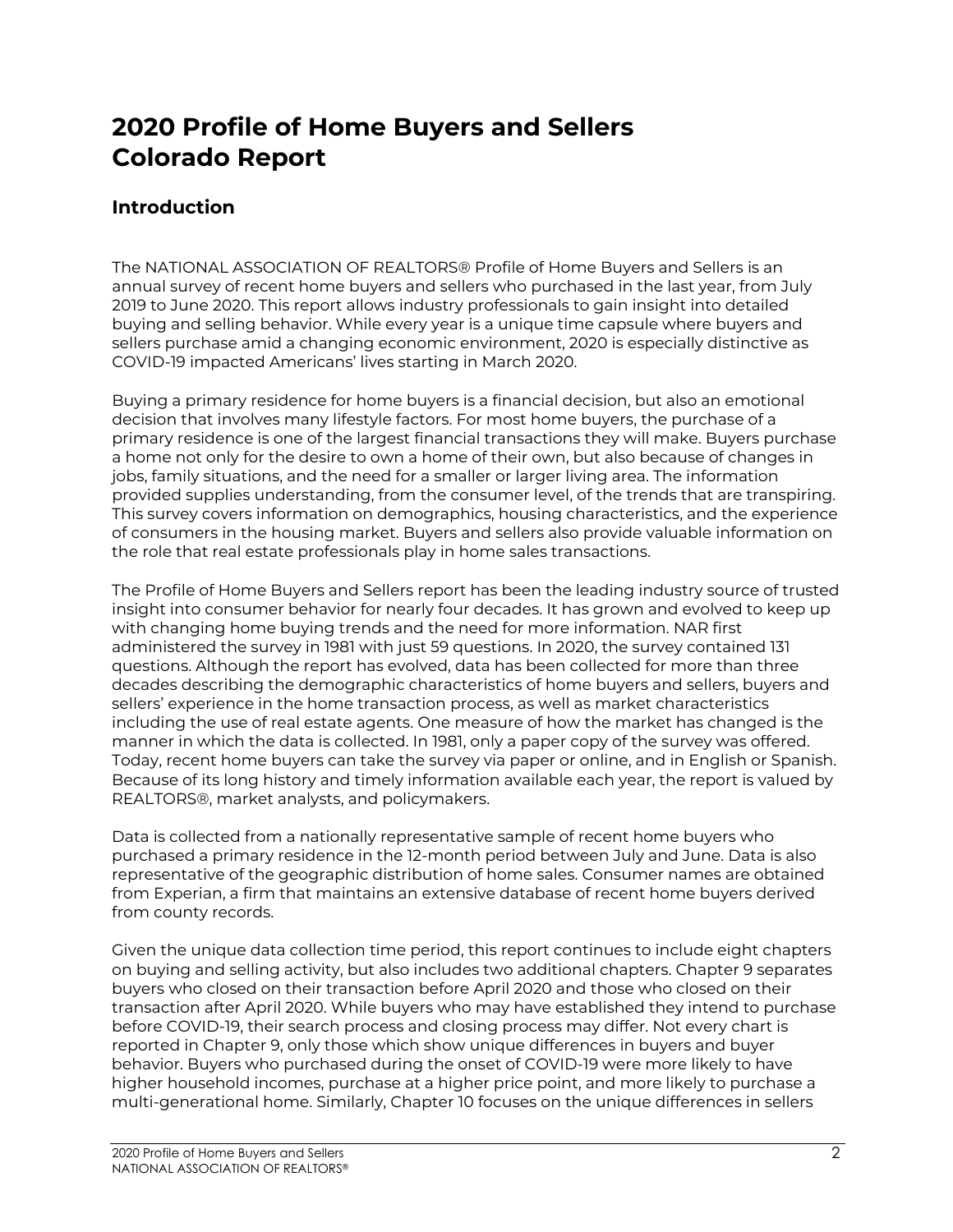who closed in their home sale transaction before and after April 2020. While these sellers may have listed their home prior to the onset of COVID-19 in March, they closed on their transaction during a timeframe when many state and local areas had restrictions in place. Sellers who sold after April 2020 were more likely want to sell at least somewhat urgently, were more likely to sell in the suburbs, and need a larger home.

Among all buyers last year, the share of first-time home buyers continued to fall to 31 percent, from 33 percent the year before. This is the lowest share since 1987 when it was at 30 percent. While first-time buyers have had record low interest rates they have also faced a housing environment that has scarce inventory and rising home prices.

Tightened inventory is affecting the home search process of buyers. Due to suppressed inventory levels in many areas of the country, buyers are typically purchasing more expensive homes as prices increase. The number of weeks a buyer searched for a home fell to eight weeks from 10. Many buyers took advantage of new virtual tours and virtual listings and used those in their search process. Buyers continue to report the most difficult task for them in the home buying process was just finding the right home to purchase.

Increased prices are also impacting sellers. Tenure in the home remained at a high of 10 years this year. Historically, tenure in the home has been six to seven years. Sellers may now have the equity and buyer demand to sell their home after stalling or delaying their home sale.

Buyers needed the help of a real estate professional to help them find the right home for them, negotiate terms of sale, and help with price negotiations. Eighty-eight percent of buyers used an agent to help them purchase a home. Sellers, as well, turned to professionals to help market their home to potential buyers, price their home competitively, and sell within a specific timeframe. The use of agent to sell the home reached historical highs of 89 percent. While the survey asked about iBuyer options, less than one percent of sellers used these online-only programs. Only eight percent of sellers sold via For-Sale-By-Owner (FSBO).

This report provides real estate professionals with insights into the needs and expectations of their clients. What do consumers want when choosing a real estate professional? How do home buyers begin the process of searching for a home? Why do some sellers choose to forego the assistance of an agent? The answers to these questions, along with other findings in this report, will help real estate professionals better understand the housing market and provide the information necessary to address the needs of America's real estate consumers.

The data set provides a wealth of data that is used to create a number of spin-off NAR reports including: *Home Buyer and Seller Generational Trends Report, Buyer Bios, Real Estate in a Digital Age, Veterans and Active Military Home Buyers and Sellers Profile, Profile of LGB Buyers and Sellers, A Snapshot of Race and Home Buying in America, Downpayment Expectations and Hurdles to Homeownership*, and *Moving with Kids*.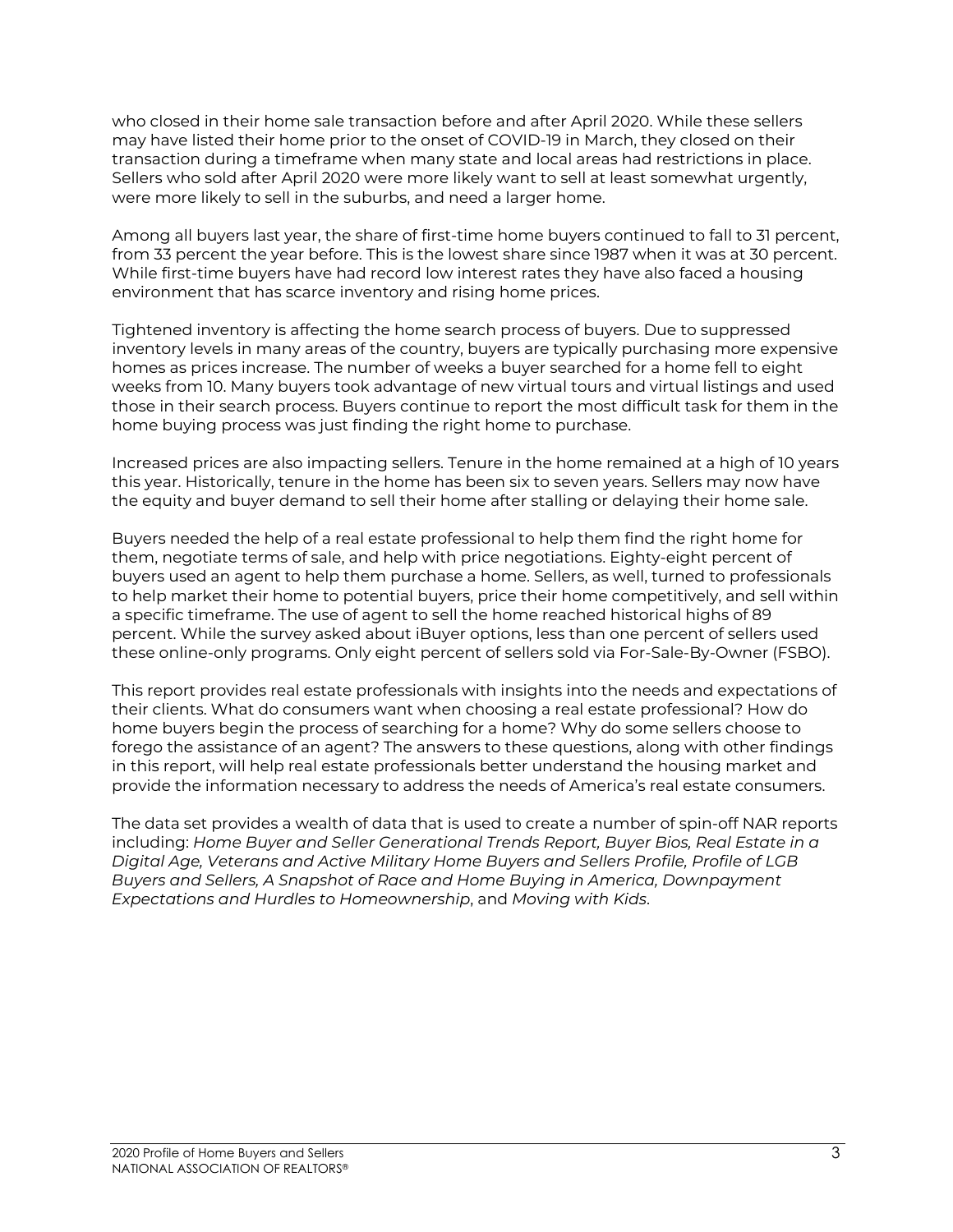### **Highlights**

#### **Characteristics of Home Buyers**

- First-time buyers made up 31 percent of all home buyers, down slightly from 33 percent last year and the lowest share since 1987. In Colorado, 25 percent were firsttime buyers.
- The typical buyer was 47 years old this year, and the median household income for 2019 rose again this year to \$96,500. In Colorado, buyers were 47 years old and have a median income of \$108,800.
- Sixty-two percent of recent buyers were married couples, 18 percent were single females, nine percent were single males, and nine percent were unmarried couples. In Colorado, 67 percent were married couples, 15 percent were single females, nine percent were single males, and seven percent were unmarried couples.
- Twelve percent of home buyers purchased a multi-generational home, to take care of aging parents, because of children over the age of 18 moving back home, for cost savings, and to spend more time with aging parents. In Colorado, that share was 11 percent.
- Ninety-one percent of recent home buyers identified as heterosexual, three percent as gay or lesbian, and one percent as bisexual. In Colorado, 90 percent identified as heterosexual, three percent as gay or lesbian, and two percent as bisexual.
- Eighteen percent of recent home buyers are veterans and two percent are active-duty service members. Seventeen percent are veterans and five percent are active-duty service members in Colorado.
- At 29 percent, the primary reason for purchasing a home was the desire to own a home of their own. In Colorado, this was 25 percent.

#### **Characteristics of Homes Purchased**

- Buyers of new homes made up 15 percent and buyers of previously owned homes made up 85 percent. In Colorado, this share is 25 percent for new homes and 75 percent for previously owned homes.
- Most recent buyers who purchased new homes were looking to avoid renovations and problems with plumbing or electricity at 44 percent. Buyers who purchased previously-owned homes were most often considering a better overall value at 35 percent. In Colorado, 36 percent of new home buyers were looking to avoid renovations and problems with plumbing or electricity and 35 percent of previously owned homes were looking for a better overall value.
- Detached single-family homes continue to be the most common home type for recent buyers at 81 percent, followed by seven percent of buyers choosing townhomes or row houses. In Colorado, buyers bought single-family homes at 84 percent.
- Senior related housing declined slightly this year at 12 percent, with 17 percent of buyers typically purchasing condos and nine percent purchasing a townhouse or row house. Six percent bought senior related homes in Colorado.
- There was a median of only 15 miles between the homes that recent buyers purchased and the homes that they moved from. In Colorado, it was 15 miles.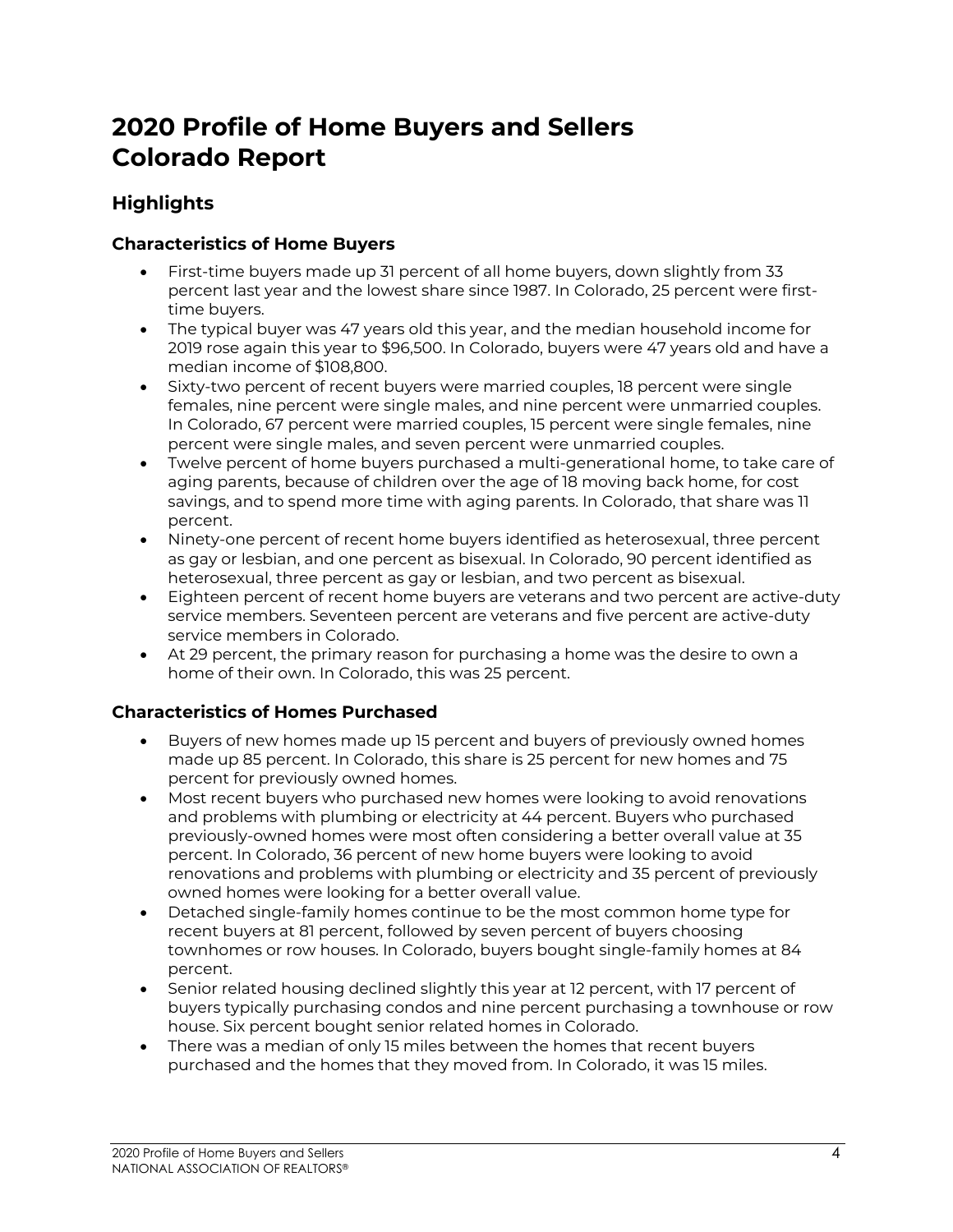- Home prices increased again this year to a median of \$272,500 among all buyers. Buyers typically purchased their homes for 99 percent of the asking price. In Colorado, the median home price was \$411,000 at 100 percent of the asking price.
- The typical home that was recently purchased was 1,900 square feet, had three bedrooms and two bathrooms, and was built in 1993. In Colorado, the typical home was 2,230 square feet and built in 2005.
- Overall, buyers expect to live in their homes for a median of 15 years, while 21 percent say that they are never moving. In Colorado, that number is 15 years.

#### **The Home Search Process**

- For 43 percent of recent buyers, the first step that they took in the home buying process was to look online at properties for sale, while 18 percent of buyers first contacted a real estate agent. In Colorado, 38 percent looked online first and 24 percent contacted a real estate agent.
- Recent buyers found their real estate agent to be the most useful information source, with 72 percent citing them as very useful, followed by mobile or tablet search devices at 62 percent. Eighty-three percent found real estate agents and 74 percent found mobile and tablet search devices very useful in the home search process in Colorado.
- Buyers typically searched for eight weeks and looked at a median of nine homes, five of which were viewed solely online. In Colorado, buyers searched for eight weeks and looked at 10 homes, three of which were solely online.
- The typical buyer who searched primarily on a laptop or desktop spent 10 weeks searching and visited 10 homes, compared to those who searched primarily on mobile devices and searched for eight weeks and visited nine homes. In Colorado, those who searched via desktop/laptop looked at nine homes over 10 weeks; those who searched via mobile devices looked at 10 homes over six weeks.
- Among buyers who used the internet during their home search, 89 percent of buyers found photos and 86 percent found detailed information about properties for sale very useful. In Colorado, 86 percent found photos very useful in their home search process.
- Sixty-four percent of recent buyers were very satisfied with their recent home buying process, up from 63 percent a year ago. In Colorado, 64 percent were very satisfied with the process.

#### **Home Buying and Real Estate Professionals**

- Eighty-eight percent of buyers recently purchased their home through a real estate agent or broker, and six percent purchased directly from a builder or builder's agent. In Colorado, 86 percent purchased through a real estate agent.
- Having an agent to help them find the right home was what buyers wanted most when choosing an agent at 51 percent. In Colorado, 56 percent worked with an agent to find the right home.
- Forty percent of buyers used an agent that was referred to them by a friend, neighbor, or relative and 13 percent used an agent that they had worked with in the past to buy or sell a home. In Colorado, 38 percent used referrals to find their real estate agent.
- Seventy-three percent of buyers interviewed only one real estate agent during their home search. In Colorado, this was 74 percent.
- Ninety-one percent of buyers would use their agent again or recommend their agent to others. Ninety-two percent would recommend their agent again in Colorado.

#### **Financing the Home Purchase**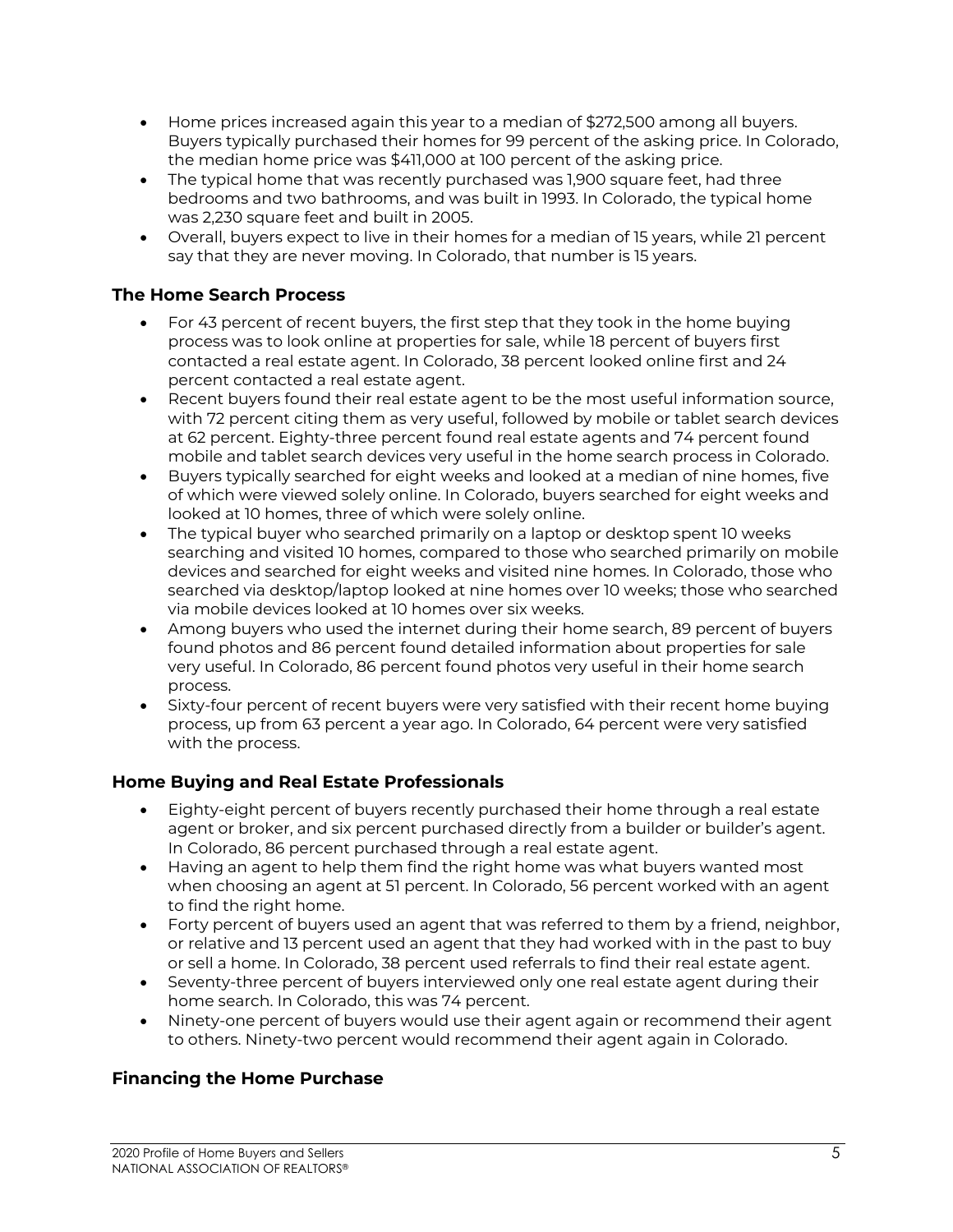- Eighty-seven percent of recent buyers financed their home purchase on a national level and 87 percent in Colorado. Those who financed their home purchase typically financed 88 percent and in Colorado it was 86 percent.
- First-time buyers who financed their home typically financed 93 percent of their home compared to repeat buyers at 84 percent. In Colorado, the share was 95 percent of first-time buyers and 81 percent of repeat buyers.
- For 58 percent of buyers, the source of the downpayment came from their savings. Thirty-eight percent of buyers cited using the proceeds from the sale of a primary residence, which was the next most commonly reported way of securing a downpayment. In Colorado, 53 percent used savings and 48 percent used proceeds from sale of a primary residence.
- For 11 percent of buyers, the most difficult step in the home buying process was saving for a downpayment. In Colorado, 13 percent said saving was the most difficult step.
- Of buyers who said saving for a downpayment was difficult, 47 percent of buyers reported that student loans made saving for a downpayment difficult. Forty-three percent cited high rent/current mortgage payment, 36 percent cited credit card debt, and 35 percent cited car loans as also making saving for a downpayment hard. In Colorado, 31 percent had credit card debt, 31 percent cited high rent/current mortgage payment, 28 percent reported having student loan debt, and 18 percent had car loans.
- Buyers continue to see purchasing a home as a good financial investment. Eightythree percent reported they view a home purchase as a good investment and 91 percent in Colorado.

#### **Home Sellers and Their Selling Experience**

- The typical home seller was 56 years old, with a median household income of \$106,500. In Colorado, the median age was 47 years with a median income of \$108,800.
- For all sellers, the most commonly cited reason for selling their home was the desire to move closer to friends and family (15 percent), followed by that it was too small (14 percent), and a change in family situation (12 percent). In Colorado, the reasons include to move closer to friends and family (16 percent), change in family situation (14 percent), and job relocation (13 percent).
- Sellers typically lived in their home for 10 years before selling. In Colorado, sellers also sold after 10 years.
- Ninety percent of home sellers worked with a real estate agent to sell their home and 92 percent in Colorado.
- For recently sold homes, the final sales price was a median 99 percent of the final listing price and in Colorado it was also 99 percent.
- Recently sold homes were on the market for a median of three weeks, the same as last year and two weeks in Colorado.
- Thirty-three percent of all sellers offered incentives to attract buyers; this was 23 percent in Colorado.
- This year, home sellers cited that they sold their homes for a median of \$66,000 more than they purchased it. In Colorado, the median was \$48,500.
- Sixty-nine percent of sellers were very satisfied with the selling process and 64 percent in Colorado.

#### **Home Selling and Real Estate Professionals**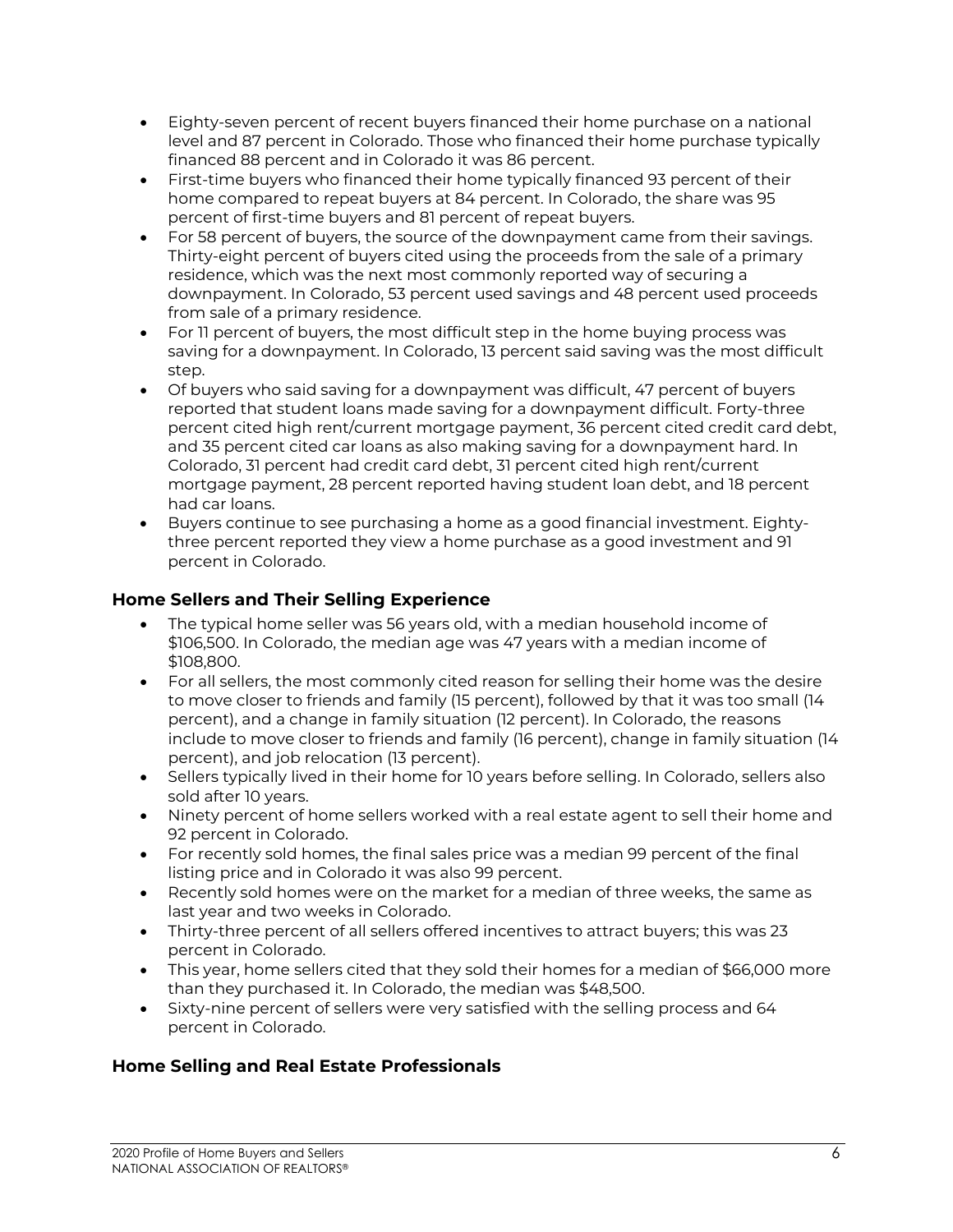- Sixty-seven percent of sellers found their agent through a referral from a friend, neighbor, or relative or used an agent they had worked with before to buy or sell a home. In Colorado, that figure was 71 percent.
- Seventy-five percent of recent sellers contacted only one agent before finding the right agent they worked with to sell their home. In Colorado, it was 76 percent.
- Ninety-one percent of sellers listed their homes on the Multiple Listing Service (MLS), which is the number one source for sellers to list their home. In Colorado, it was 97 percent.
- Seventy-seven percent of sellers reported that they provided the agent's compensation, compared to 78 percent in Colorado.
- The typical seller has recommended their agent twice since selling their home. Thirtyeight percent of sellers recommended their agent three or more times since selling their home. In Colorado, this share was 32 percent.
- Eight-nine percent said that they would definitely (74 percent) or probably (15 percent) recommend their agent for future services. In Colorado, 80 percent said definitely and 11 percent said probably.